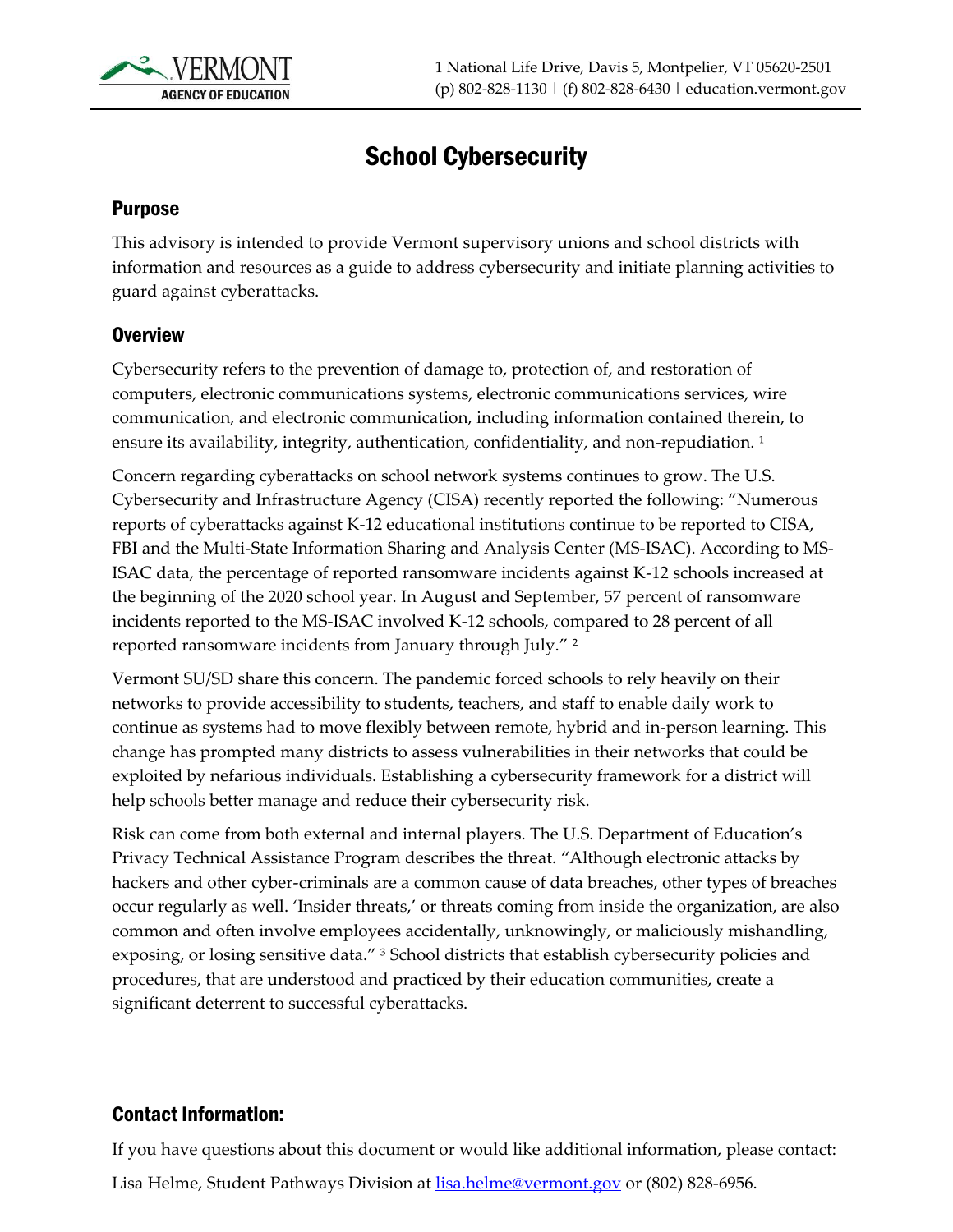# Roles and Responsibilities

As SU/SD approach planning activities, it is important to remember that cybersecurity is not just the responsibility of the information technology staff. "In this era of persistent cyber threats, an organization can be secure only with the active participation of everyone. Unfortunately, many organizations limit security responsibilities to designated security personnel that perform specialized security functions. Effective security must be enterprise-wide, involving everyone in fulfilling security responsibilities. Each member of the group, from the newest employee to the chief executive, holds the power to harm or to help, to weaken or strengthen, the organization's security posture." 4

As you examine the cybersecurity framework in this document you will note that the internal review covers a wide range of stakeholders within the district and school. Stakeholders include *everyone* who utilizes the network that connects educational, financial, operational, and personal functions. AOE recommends districts and schools conducting cybersecurity planning mindfully include representatives from throughout the educational community to build a cyber-aware and resilient culture.

# Cybersecurity Frameworks

National resources and organizations exist to guide districts in their cyber planning. Key among those organizations is the National Institute of Science and Technology (NIST). NIST is a federal agency within the United States Department of Commerce. NIST's mission is to develop and promote measurement, standards, and technology to enhance productivity, facilitate trade, and improve the quality of life. NIST also is responsible for establishing computer and information technology-related standards and guidelines for federal agencies to use.

In 2014, NIST released a Cybersecurity Framework (CSF). In 2018, a major update to the CSF was completed. NIST continually works to keep these standards updated. The goal of the CSF is to create a common language, set of standards, and easily executable series of goals for improving cybersecurity and limiting cybersecurity risk. These standards are completely optional and are not required by any business or organization operating outside of the federal government. By Presidential Executive Order, in 2017 CSF was named as the standard to which all government information technology is held.

Vermont SU/SD can benefit from reviewing the [NIST CSF](https://www.nist.gov/cyberframework) and assessing their district's current cybersecurity plans. NIST offers a comprehensive and technical review of the CSF on their website. However, this advisory will focus just on NIST-proposed starting activities that can enable a district to implement a complete cybersecurity plan. For further assistance, please see the AOE companion document, [Cybersecurity Breach Planning Rubric.](https://education.vermont.gov/documents/cybersecurity-breach-planning-rubric-2022)

The CSF is organized by five key functions. The activities invite a district to examine their cybersecurity risk management and related communications among both internal and external stakeholders. Function identifiers (i.e. district instead of enterprise) were changed to best reflect the perspective of education stakeholders. The complete document is found in the NIST [quick](https://csrc.nist.gov/Projects/cybersecurity-framework/nist-cybersecurity-framework-a-quick-start-guide) [start guide.](https://csrc.nist.gov/Projects/cybersecurity-framework/nist-cybersecurity-framework-a-quick-start-guide) All material is used with permission courtesy of the National Institute of Standards and Technology, U.S. Department of Commerce.

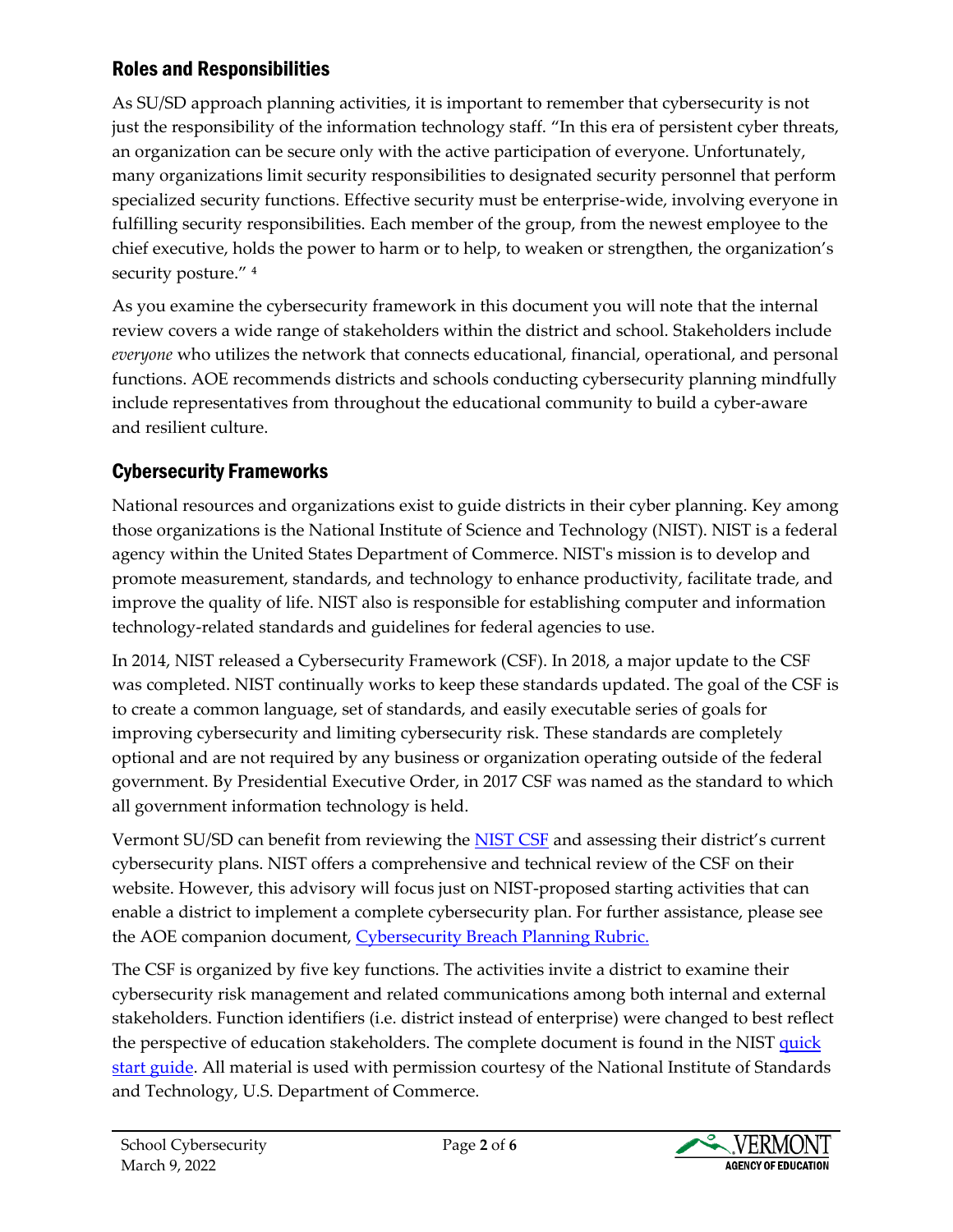#### Identify

*DEVELOP AN ORGANIZATIONAL UNDERSTANDING TO MANAGE CYBERSECURITY RISK TO SYSTEMS, ASSETS, DATA AND CAPABILITIES*

- **Identify critical enterprise processes and assets:** What are your district's activities that absolutely must continue in order to be viable?
- **Document information flows:** What type of information does your district collect and use and where is it located and accessed by stakeholders?
- **Maintain hardware and software inventory:** Have an understanding of the computers and software in your district because they are frequently entry points for malicious actors. The inventory can be as simple as a spreadsheet.
- **Establish policies for cybersecurity that include roles and responsibilities:** These policies and procedures should clearly describe your expectations for how cybersecurity activities will protect your information and systems and support critical enterprise processes.
- **Identify threats, vulnerabilities, and risk to assets:** Ensure risk management processes are established and managed to ensure internal and external threats are identified, assessed, and documented in risk registers. Risk responses should be identified and prioritized, executed, and results monitored.

# Protect

# *DEVELOP AND IMPLEMENT THE APPROPRIATE SAFEGUARDS TO ENSURE DELIVERY OF SERVICES*

- **Manage access to assets and information:** Create unique accounts for each employee and ensure each user only has access to the applications and computers needed for their jobs. Authenticate users and manage physical access to devices.
- **Protect sensitive data:** Make sure sensitive data is protected by encryption and securely delete/destroy data when it is no longer needed.
- **Conduct regular backups:** Many operating systems have built-in backup capabilities. A good practice is to keep one frequently backed up set of data offline to protect against ransomware.
- **Protect your devices:** Consider installing host-based firewalls, apply uniform configurations to devices and control changes, disable device services not needed to support mission functions, and have a policy in-place that devices are disposed of securely.

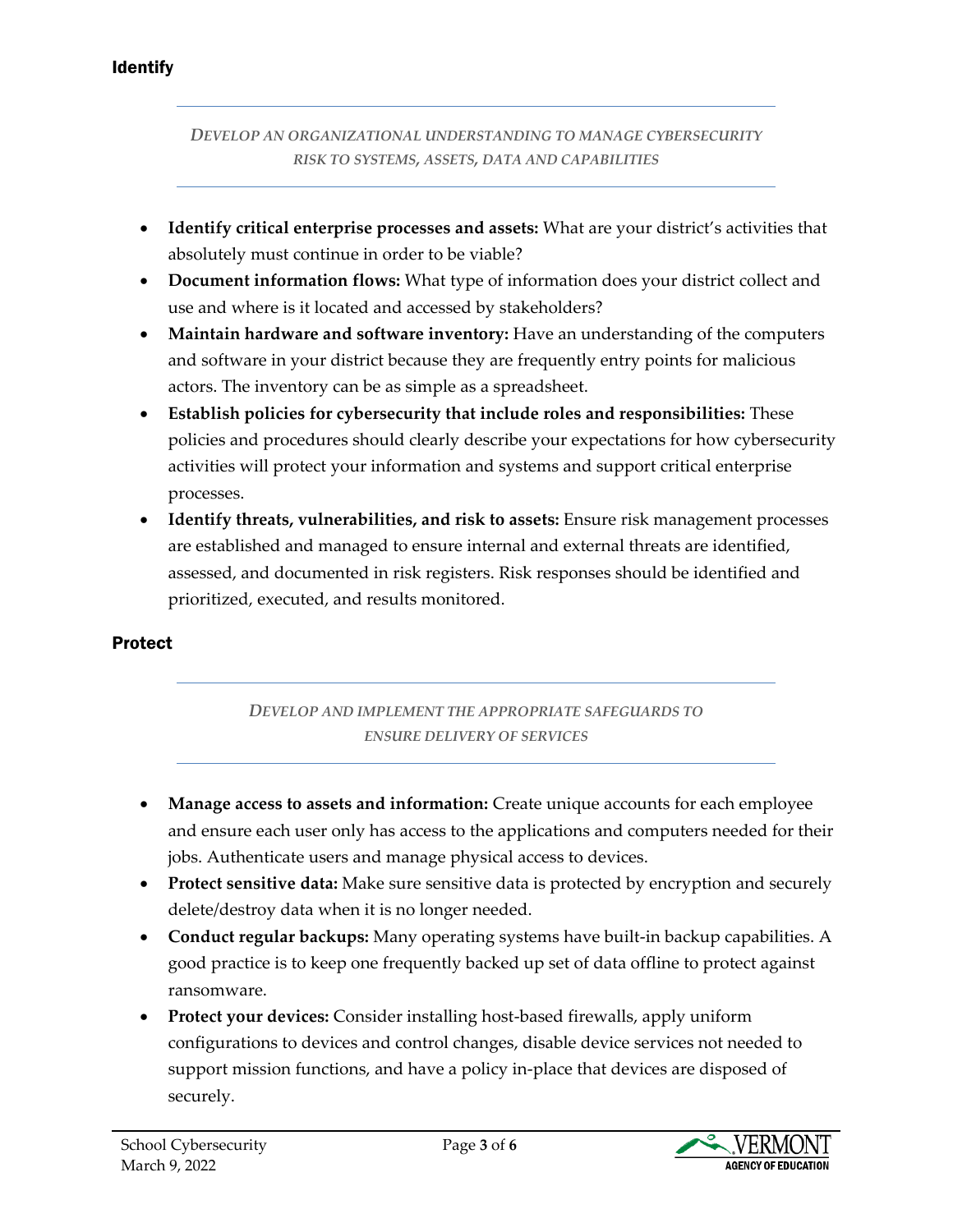- **Manage device vulnerabilities:** Regularly update operation systems and applications installed on computers and other devices to protect them from attack.
- **Train users:** Regularly train and retrain all users on cybersecurity policies and procedures.

# **Detect**

#### *DEVELOP AND IMPLEMENT THE APPROPRIATE ACTIVITIES TO IDENTIFY THE OCCURRENCE OF A CYBERSECURITY EVENT*

- **Test and update detection processes:** Develop and test processes and procedures for detecting unauthorized entities and actions on the networks and in the physical environment, including personnel activity.
- **Know the expected data flows for your enterprise:** If you know what and how data is expected to flow through you district or school, you are much more likely to notice when the unexpected happens—never a good thing when it comes to cybersecurity.
- **Maintain and monitor logs:** Logs record events such as changes to systems or accounts as well as the initiation of communication channels. Logs are crucial to identify anomalies in your district or school computers and applications.
- **Understand the impact of cybersecurity events:** If a cybersecurity event is detected, work quickly and thoroughly to understand the breadth and depth of the impact. Seek help. Communicate information on the event with the appropriate stakeholders.

# Respond

#### *DEVELOP AND IMPLEMENT THE APPROPRIATE ACTIVITIES TO TAKE ACTION REGARDING A DETECTED CYBERSECURITY EVENT*

- **Ensure response plans are tested:** Test response plans to make sure each person knows their responsibilities in executing the plan. This includes knowing any legal reporting requirements or required information sharing.
- **Ensure response plans are updated:** Testing the plan will reveal needed improvements. Update your plan with lessons learned.
- **Coordinate with internal and eternal stakeholders:** Make sure your response plans and updates include all key stakeholders and external service providers. They can contribute to improvements in planning and execution.

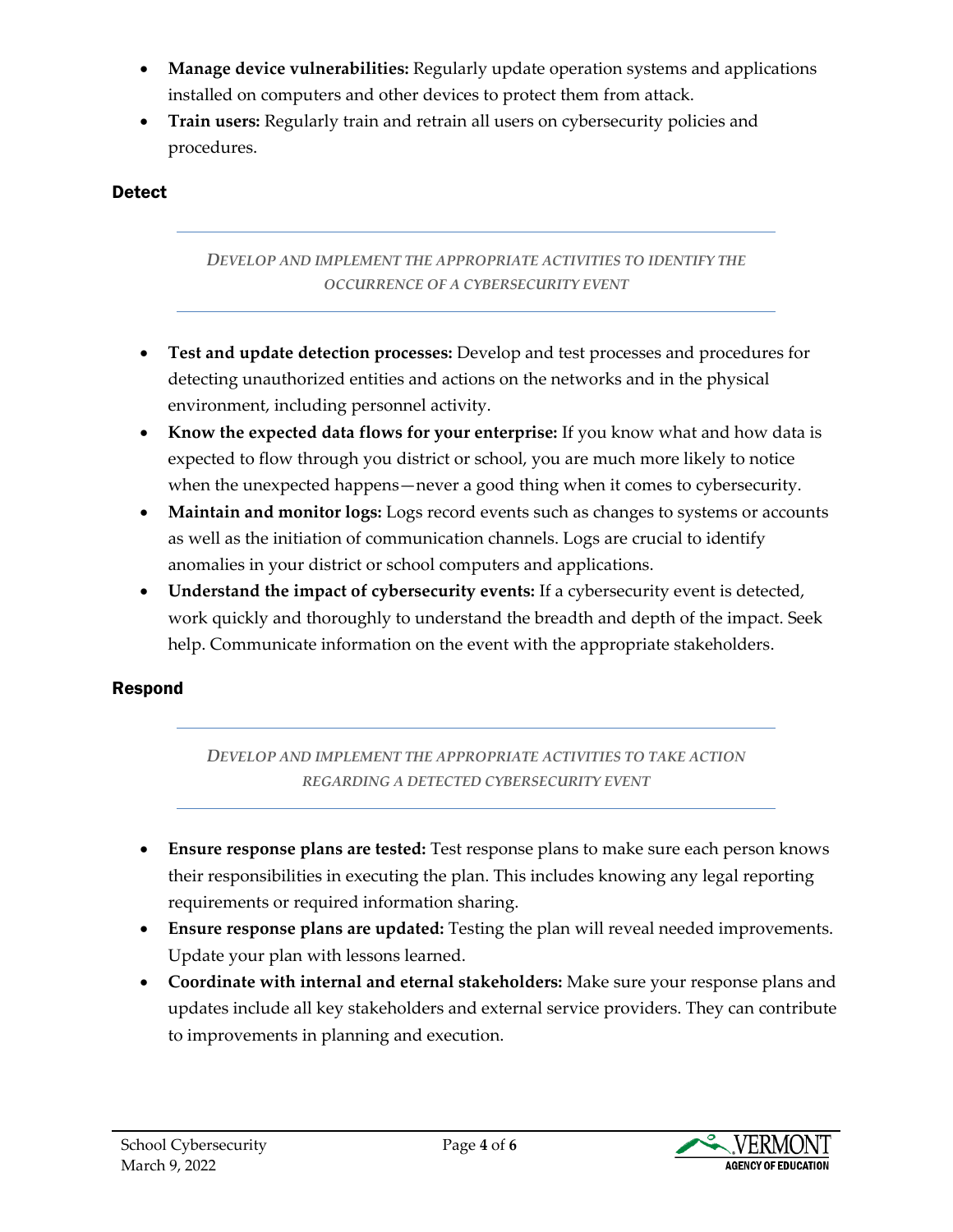#### Recover

#### *DEVELOP AND IMPLEMENT THE APPROPRIATE ACTIVITIES TO MAINTAIN PLANS FOR RESILIENCE AND TO RESTORE CAPABILITIES IMPAIRED DUE TO A CYBERSECURITY EVENT*

- **Communicate with internal and external stakeholders:** Part of recovery depends upon effective communication. Recovery plans should account for what, how, and when information will be shared with various stakeholders so all interested parties receive the information they need but no inappropriate information is shared.
- **Ensure recovery plan are updated:** As with response plans, update recovery plans with lessons learned.
- **Manage public relations and organization reputation:** When developing a recovery plan, consider how you will manage public relations so that your information sharing is accurate, complete, and timely – not reactionary.

Cybersecurity is everyone's concern within the district and school community. Collaborative planning will promote an understanding of the strengths, weaknesses, and opportunities present within your existing cybersecurity posture. As noted earlier in this document, AOE has composed [a Cybersecurity Breach Planning Rubric](https://education.vermont.gov/documents/cybersecurity-breach-planning-rubric-2022) from NIST and US DOE resources to aid districts and schools in evaluating their cyber-readiness.

# **Resources**

Below is a list of organizations and resources on cybersecurity.

[Council for School Networking](https://www.cosn.org/edtech-topics/cybersecurity/) (CoSN): CoSN is a professional association for school system technology leaders. CoSN offers a cybersecurity toolkit to help schools assess their risk and a planning rubric to provide guidance in school planning efforts.

[Cybersecurity & Infrastructure Security Agency](https://www.cisa.gov/) (CISA): CISA leads the national effort to understand, manage, and reduce risk to our cyber and physical infrastructure. CISA has a page of [free cybersecurity services and tools.](https://www.cisa.gov/free-cybersecurity-services-and-tools)

[Multi State Information Sharing and Analysis Center](https://www.cisecurity.org/ms-isac) (MS-ISAC): The mission of the MS- ISAC is to improve the overall cybersecurity posture of the nation's state, local, tribal and territorial governments through focused cyber threat prevention, protection, response, and recovery. Membership is free to school districts. MS-ISAC offers network vulnerability assessments, cyberthreat alerts and other related services. As of March, 2022, 24 Vermont school districts were members. [Free Tabletop Exercises.](https://www.cisecurity.org/ms-isac/tabletop-exercises-ttx)

[National Cybersecurity Center of Excellence](https://www.nccoe.nist.gov/) (NCCoE): The center is part of the Applied Cybersecurity Division of NIST's Information Technology Laboratory. NCCoE brings together private industry, government agencies, and academia to create practical, standards-based solution. The center website features a security guidance section with information based on specific technology, sector, and status use.